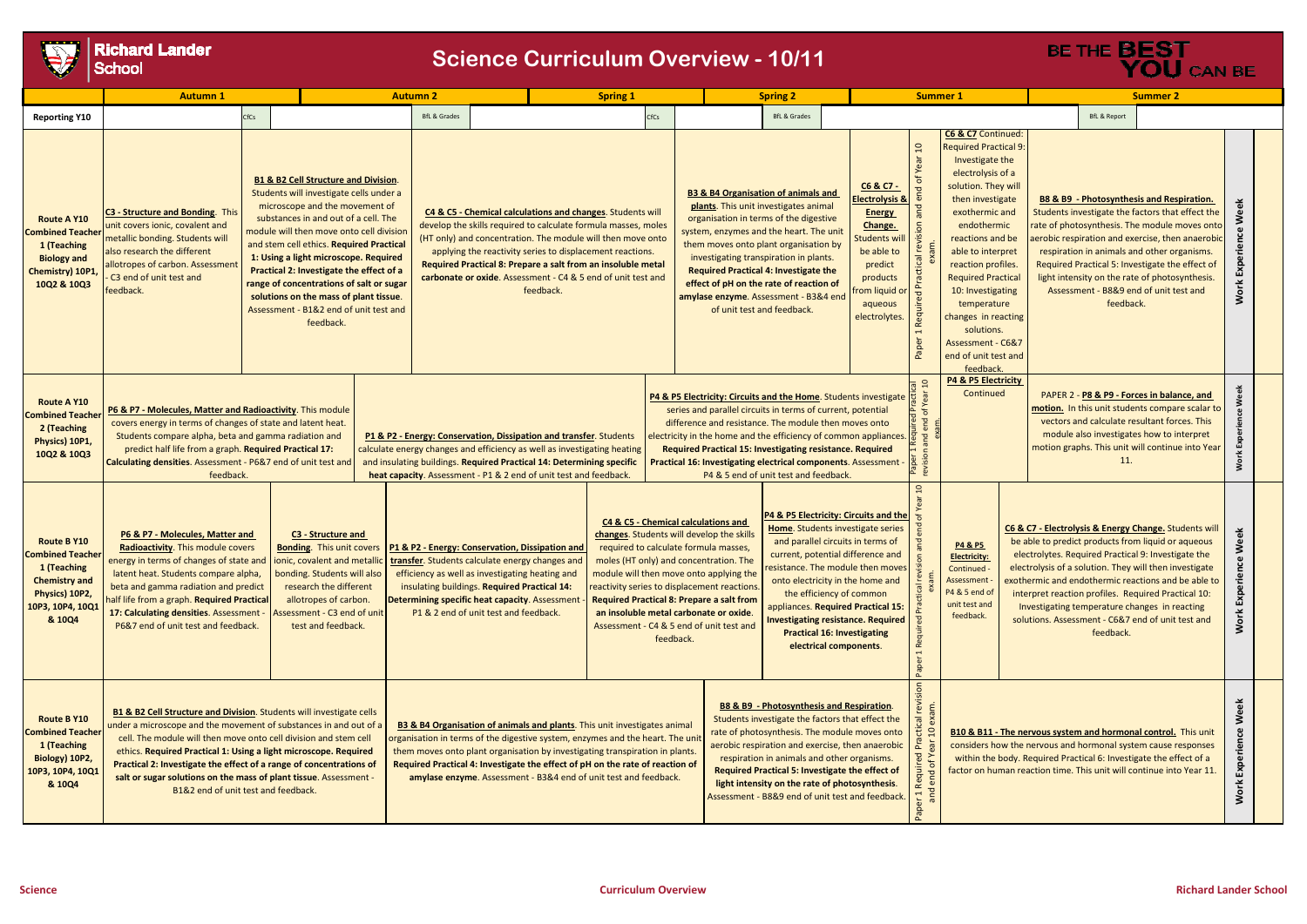

| Y10 Triple Biology             | B1 & B2 Cell Structure and Division. Students<br>will investigate cells under a microscope, and<br>the movement of substances in and out of a<br>cell. The module will then move onto cell<br>division and the ethics of stem cells. Required<br>Practical 1: Using a light microscope. Required<br>Practical 3: Investigate the effect of a range of<br>concentrations of salt or sugar solutions on the<br>mass of plant tissue. Assessment - B1&2 end of<br>unit test and feedback. | B3 & B4 (+ Triple B5&6) Organisation of animals and plants. This unit<br>investigates animal organisation in terms of the digestive system, enzymes<br>and the heart. The unit then moves onto plant organisation by investigating<br>transpiration in plants. Required Practical 5: Investigate the effect of pH on<br>the rate of reaction of amylase enzyme. Required Practical 2: Investigate<br>the effect of antiseptics or antibiotics on bacterial growth. Assessment -<br>B3&4 end of unit test and feedback.                      | <b>B8 &amp; B9 - Photosynthesis</b><br>PAPER 2: B10 & B11 The Nervous System<br>and Respiration. Students<br>and Hormonal Control. This module<br>investigate the factors that<br>covers reflex actions, structure of the brain<br>effect the rate of<br>and the eye, and correcting problems with<br>photosynthesis. The module<br>the eye. Students will then investigate how<br>moves onto aerobic<br>hormones effect the body in terms of<br>respiration and exercise,<br>blood-glucose control, puberty, fertility<br>then anaerobic respiration<br>and fertility treatment. Required Practical<br>in animals and other<br>7: Investigate the effect of a factor on<br>organisms. Required<br>human reaction time. Required Practical 8:<br>Practical 6: Investigate the<br>Investigate the effect of light or gravity on<br>effect of light intensity on<br>the growth of newly germinated seedlings.<br>the rate of photosynthesis.<br>Assessment - B10&11 end of unit test and<br>Assessment - B8&9 end of<br>feedback.<br>unit test and feedback. | $\Omega$<br>$\epsilon$<br>nois<br>$\overline{e}$<br>exam<br>$\overline{5}$<br>Practi<br>5g<br>Require<br>aper          | <b>B10 &amp; B11</b><br>continued                   |
|--------------------------------|----------------------------------------------------------------------------------------------------------------------------------------------------------------------------------------------------------------------------------------------------------------------------------------------------------------------------------------------------------------------------------------------------------------------------------------------------------------------------------------|---------------------------------------------------------------------------------------------------------------------------------------------------------------------------------------------------------------------------------------------------------------------------------------------------------------------------------------------------------------------------------------------------------------------------------------------------------------------------------------------------------------------------------------------|------------------------------------------------------------------------------------------------------------------------------------------------------------------------------------------------------------------------------------------------------------------------------------------------------------------------------------------------------------------------------------------------------------------------------------------------------------------------------------------------------------------------------------------------------------------------------------------------------------------------------------------------------------------------------------------------------------------------------------------------------------------------------------------------------------------------------------------------------------------------------------------------------------------------------------------------------------------------------------------------------------------------------------------------------------|------------------------------------------------------------------------------------------------------------------------|-----------------------------------------------------|
| Y10 Triple<br><b>Chemistry</b> | C2 & 3 - Transition elements and Structure &<br><b>Bonding.</b> This unit covers the transition<br>elements along with ionic, covalent and metallic<br>bonding. Students will also investigate the use<br>of nanotechnology. Assessment - C2 & 3 end of<br>unit test and feedback.                                                                                                                                                                                                     | C4 & C5 - Chemical calculations and changes. Students will develop the<br>mathematical skills required to calculate formula masses, moles and concentration.<br>They will carry out titration reactions and calculate yields. The module will then<br>move onto applying the reactivity series to displacement reactions. Required<br>Practical 1: Prepare a salt from an insoluble metal carbonate or oxide. Required<br>Practical 2: Use titration to investigate reacting volumes. Assessment - C4 & 5 end<br>of unit test and feedback. | C6 & C7 - Electrolysis and Energy Change. Students will<br>be able to predict products from liquid or aqueous<br>electrolytes. They will then investigate exothermic and<br>endothermic reactions and be able to interpret reaction<br>profiles. Required Practical 3: Investigate the electrolysis<br>of a solution. Required Practical 4: Investigating<br>temperature changes in reacting solutions. Assessment -<br>C6&7 end of unit test and feedback.                                                                                                                                                                                                                                                                                                                                                                                                                                                                                                                                                                                                | end<br>and<br>revision<br>exam.<br>ed Practical r<br>FYear 10 exa<br>Required<br>ð<br>$\overline{\phantom{0}}$<br>aper | <b>PAPE</b><br>This<br>cov<br>Pract<br>$\mathbf{o}$ |
| Y10 Triple Physics             | P6 & P7 - Molecules, Matter and Radioactivity. This<br>module covers energy in terms of changes of state<br>and latent heat. Students compare alpha, beta and<br>gamma radiation and predict half life from a graph.<br>Finally, students will investigate nuclear fission, fusion<br>and nuclear issues. Required Practical 5: Calculating<br>densities. Assessment - P6&7 end of unit test and<br>feedback.                                                                          | P1 & P2 - Energy: Conservation, Dissipation and Transfer. Students calculate energy<br>changes and efficiency as well as investigating heating and insulating buildings.<br>Required Practical 1: Determining specific heat capacity. Required Practical 2:<br>Investigating thermal insulators. Assessment - P1 & 2 end of unit test and feedback.                                                                                                                                                                                         | P4 & P5 Electricity: Circuits and the Home. Students<br>investigate series and parallel circuits in terms of current,<br>potential difference and resistance. The module then<br>moves onto electricity in the home and efficiency of<br>common appliances. Required Practical 3: Investigating<br>resistance. Required Practical 4: Investigating electrical<br>components. Assessment - P4 & 5 end of unit test and<br>feedback.                                                                                                                                                                                                                                                                                                                                                                                                                                                                                                                                                                                                                         | end of Year 10 exam.<br>Paper 1 Required Practical revision and                                                        | PAPER <sub>2</sub><br>investigate re<br>pressure or |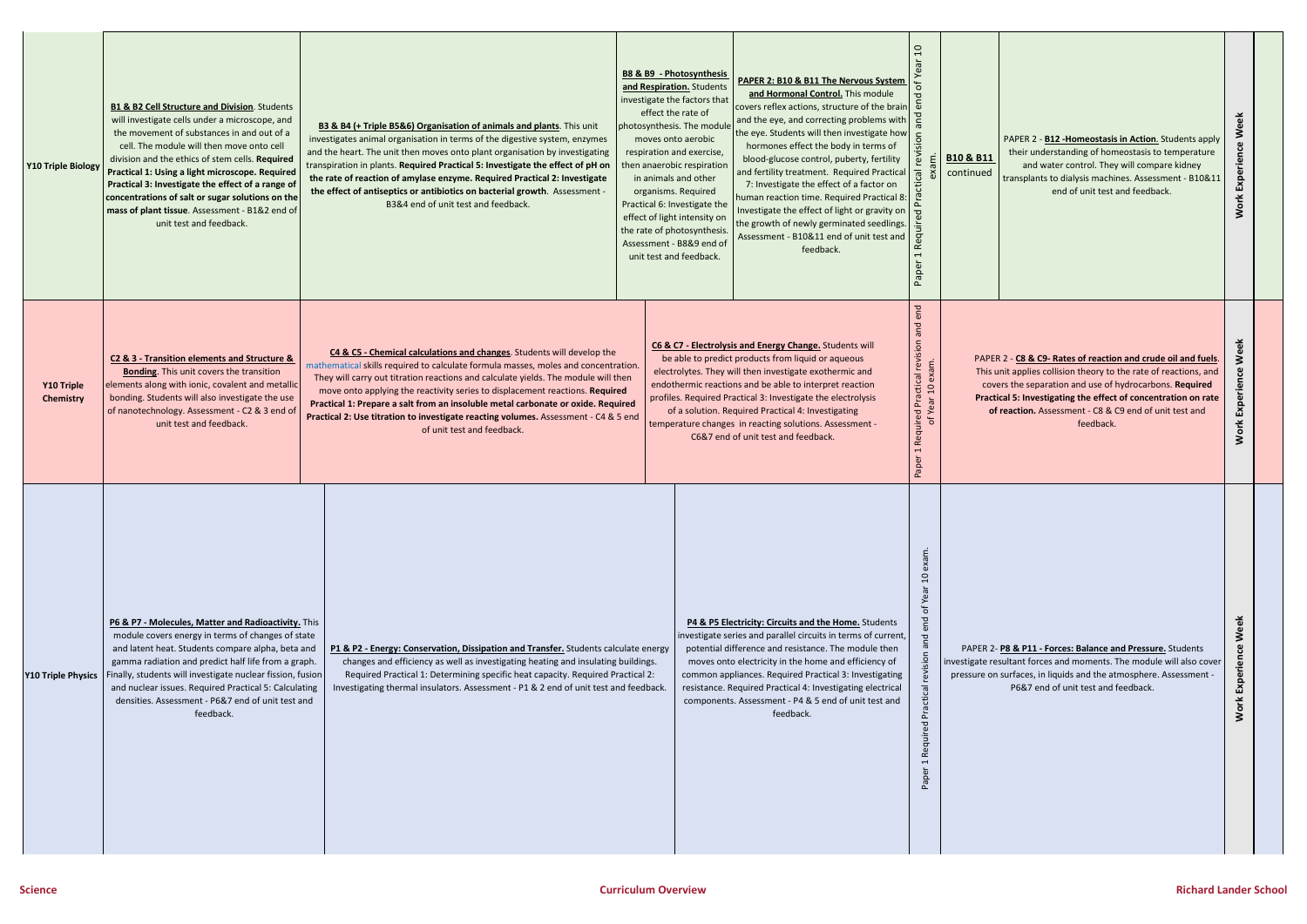| <b>Reporting Y11</b>                                                                                                                      |                                                                                                                                                                                                                                                                                                                                                                                                                                                                                                                                                                                                                                                                                                                                                                                                                                                                                                                                                                                                                                  | CfCs & Grades |                                                                                                                                                                                                                                                                                                                                                                                                            |                                                                                                                                        | Rep & Grades                                                                                                                                                                                                                                                                                                            |                                                                                                                                                                                                                                                                                                                                                                                                                                                                                                                                 |  |                                                                                                                                                                                                                                | CfCs & Grades                     |                                                                                                                                                                                                                                                                                                                                                                          |                                                                                                                                                  |                                                                                                                                                                                                      | <b>BfL &amp; Grades</b>                                                                                                                                                                                                                                                                                                                                      |                                                                                                                                                               |                                                                                                                                                               |                                    |
|-------------------------------------------------------------------------------------------------------------------------------------------|----------------------------------------------------------------------------------------------------------------------------------------------------------------------------------------------------------------------------------------------------------------------------------------------------------------------------------------------------------------------------------------------------------------------------------------------------------------------------------------------------------------------------------------------------------------------------------------------------------------------------------------------------------------------------------------------------------------------------------------------------------------------------------------------------------------------------------------------------------------------------------------------------------------------------------------------------------------------------------------------------------------------------------|---------------|------------------------------------------------------------------------------------------------------------------------------------------------------------------------------------------------------------------------------------------------------------------------------------------------------------------------------------------------------------------------------------------------------------|----------------------------------------------------------------------------------------------------------------------------------------|-------------------------------------------------------------------------------------------------------------------------------------------------------------------------------------------------------------------------------------------------------------------------------------------------------------------------|---------------------------------------------------------------------------------------------------------------------------------------------------------------------------------------------------------------------------------------------------------------------------------------------------------------------------------------------------------------------------------------------------------------------------------------------------------------------------------------------------------------------------------|--|--------------------------------------------------------------------------------------------------------------------------------------------------------------------------------------------------------------------------------|-----------------------------------|--------------------------------------------------------------------------------------------------------------------------------------------------------------------------------------------------------------------------------------------------------------------------------------------------------------------------------------------------------------------------|--------------------------------------------------------------------------------------------------------------------------------------------------|------------------------------------------------------------------------------------------------------------------------------------------------------------------------------------------------------|--------------------------------------------------------------------------------------------------------------------------------------------------------------------------------------------------------------------------------------------------------------------------------------------------------------------------------------------------------------|---------------------------------------------------------------------------------------------------------------------------------------------------------------|---------------------------------------------------------------------------------------------------------------------------------------------------------------|------------------------------------|
| <b>Route A Y11</b><br><b>Combined Teacher</b><br>1 (Teaching<br><b>Biology and</b><br>Chemistry) 11P1,<br>11P4, 11P5, 11Q1<br>11Q3 & 11Q5 | C6 & C7 - Electrolysis & Energy Change.<br>Students will be able to predict products<br>from liquid or aqueous electrolytes.<br>Required Practical 9: Investigate the<br>electrolysis of a solution. They will then<br>investigate exothermic and endothermic<br>reactions and be able to interpret<br>reaction profiles. Required Practical 10:<br>Investigating temperature changes in<br>reacting solutions. Assessment - C6&7<br>end of unit test and feedback.                                                                                                                                                                                                                                                                                                                                                                                                                                                                                                                                                              |               | C8 & C9- Rates of reaction and<br>crude oil and fuels. This unit<br>applies collision theory to the rate<br>of reactions, and covers the<br>separation and use of<br>hydrocarbons. Required Practical<br>11: Investigating the effect of<br>concentration on rate of reaction<br>Assessment - C8 & C9 end of unit<br>test and feedback. (2 weeks of<br>PPEs have been considered in the<br>curriculum map) |                                                                                                                                        | <b>B10 &amp; B11 - The nervous system</b><br>and hormonal control. This unit<br>considers how the nervous and<br>hormonal system cause responses<br>within the body. Required Practical<br>6: Investigate the effect of a factor<br>on human reaction time.<br>Assessment - B10 & B11 end of unit<br>test and feedback. |                                                                                                                                                                                                                                                                                                                                                                                                                                                                                                                                 |  | <b>B12 - Reproduction.</b><br>This unit covers how<br>genes and genetic<br>disorders are<br>inherited with<br>consideration of the<br>ethics of screening<br>embryos.<br>Assessment - B12<br>end of unit test and<br>feedback. |                                   | <b>B13 &amp; B14 - Variation, evolution</b><br>and genetics. This unit covers<br>evolution by natural selection and<br>the evidence to support this<br>theory. Global link - Antibiotic<br>resistant bacteria. The students<br>also discover how living<br>classification systems have<br>changed over time. Assessment -<br>B13 & B14 end of unit test and<br>feedback. |                                                                                                                                                  |                                                                                                                                                                                                      | .10 & C12: Chemical<br><b>Analysis &amp; Earth</b><br><b>Resources. This unit</b><br>covers<br>chromatography,<br>testing for gases and<br>water treatment.<br><b>Required Practical</b><br>13: Purify and test<br>water. Assessment<br>C10 & C12 end of<br>unit test and<br>feedback. Global<br>links and DT links -<br>Environmental<br>mnact of different |                                                                                                                                                               | Paper 1 & 2 revision.<br><b>Revision of Biology,</b><br>Chemistry and<br><b>Physics content</b><br>following the<br>guidance from the<br>advance information. | S <sub>0</sub><br><b>Stu</b><br>se |
| <b>Route A Y11</b><br><b>Combined Teacher</b><br>2 (Teaching<br>Physics) 11P1,<br>11P4, 11P5, 11Q1,<br>11Q3 & 11Q5                        | <b>P4 &amp; P5 Electricity: Circuits and</b><br>the Home. Students investigate<br>series and parallel circuits in<br>terms of current, potential<br>difference and resistance. The<br>P8 & P9 - Forces in balance, and motion. In this unit<br>module then moves onto<br>students compare scalar to vectors and calculate<br>resultant forces. This module also investigates how to<br>electricity in the home and<br>efficiency of common appliances.<br>interpret motion graphs. Assessment - P8 & 9 end of<br>unit test and feedback. (2 weeks of PPEs have been<br><b>Required Practical 3:</b><br><b>Investigating resistance. Required</b><br>considered in the curriculum map).<br><b>Practical 4: Investigating</b><br>electrical components.<br>Assessment - P4 & 5 end of unit<br>test and feedback.                                                                                                                                                                                                                   |               |                                                                                                                                                                                                                                                                                                                                                                                                            |                                                                                                                                        |                                                                                                                                                                                                                                                                                                                         | Required<br>Practical 12:<br>P10 & P13 -Forces, motion and electromagnetism. This units considers<br>Waves in a<br>forces in terms of braking and momentum, then moves onto<br>ripple tank;<br>electromagnetism and the motor effect. Required Practical 19:<br>Required<br>Investigating the relationship between force and acceleration.<br>Practical 13:<br>Assessment - P10 & 13 end of unit test and feedback. (2 weeks of PPEs<br>Investigating<br>have been considered in the curriculum map).<br>Infrared<br>radiation. |  |                                                                                                                                                                                                                                |                                   |                                                                                                                                                                                                                                                                                                                                                                          | Paper 1 & 2 revision. Revision of<br><b>Biology, Chemistry and Physics</b><br>content following the guidance<br>from the advance information.    | <sub>S</sub><br><b>Stu</b>                                                                                                                                                                           |                                                                                                                                                                                                                                                                                                                                                              |                                                                                                                                                               |                                                                                                                                                               |                                    |
| <b>Route B Y11</b><br><b>Combined Teacher</b><br>1 (Teaching<br><b>Chemistry and</b><br>Physics) 11P2,<br>11P3, 11Q2 &<br><b>11Q5</b>     | P4 & P5 Electricity: Circuits<br>and the Home. Students<br>C6 & C7 - Electrolysis & Energy Change. P9 - Motion.<br>investigate series and<br>Students will be able to predict products<br>parallel circuits in terms of<br>from liquid or aqueous electrolytes.<br>current, potential difference<br>Required Practical 9: Investigate the<br>and resistance. The module<br>electrolysis of a solution. They will then<br>then moves onto electricity<br>investigate exothermic and<br>in the home and efficiency<br>endothermic reactions and be able to<br>of common appliances.<br>interpret reaction profiles. Required<br><b>Required Practical 3:</b><br>Practical 10: Investigating temperature<br>Investigating resistance.<br>changes in reacting solutions.<br><b>Required Practical 4:</b><br>Assessment - C6&7 end of unit test and<br>Investigating electrical<br>feedback. (2 weeks of PPEs have been<br>components. Assessment -<br>considered in the curriculum map).<br>P4 & 5 end of unit test and<br>feedback. |               | In this unit<br>students<br>investigate<br>how to<br>interpret<br>motion<br>graphs.<br>Assessment<br>P9 end of<br>unit test and<br>feedback.                                                                                                                                                                                                                                                               | Required<br>Practical 12:<br>Waves in a<br>ripple tank;<br>Required<br>Practical 13:<br>Investigating<br><b>Infrared</b><br>radiation. |                                                                                                                                                                                                                                                                                                                         | $C10 -$<br><b>Chemical</b><br><b>Analysis. This</b><br>unit covers<br>chromatogra<br>phy and<br>testing for<br>gases.<br>Assessment -<br>C10 end of<br>unit test and<br>feedback.                                                                                                                                                                                                                                                                                                                                               |  |                                                                                                                                                                                                                                | considered in the curriculum map) | C8 & C9- Rates of reaction and crude oil and<br>fuels. This unit applies collision theory to the<br>rate of reactions, and covers the separation and<br>use of hydrocarbons. Required Practical 11:<br>Investigating the effect of concentration on rate<br>of reaction. Assessment - C8 & C9 end of unit test<br>and feedback. (2 weeks of PPEs have been               | P10 & P13 - Forces, motion<br>and electromagnetism. This<br>onto electromagnetism and<br>the motor effect. Required<br>Assessment - P10 & 13 end | units considers forces in<br>terms of braking and<br>momentum, then moves<br><b>Practical 19: Investigating</b><br>the relationship between<br>force and acceleration.<br>of unit test and feedback. |                                                                                                                                                                                                                                                                                                                                                              | Paper 1 & 2 revision.<br><b>Revision of Biology,</b><br>Chemistry and<br><b>Physics content</b><br>following the<br>guidance from the<br>advance information. | <b>Stu</b><br>$s\epsilon$                                                                                                                                     |                                    |

| Science exam window.<br>Students will attend drop-<br>down science revision<br>sessions as listed in the<br>Year 11 revision<br>timetable. |  |
|--------------------------------------------------------------------------------------------------------------------------------------------|--|
| Science exam window.<br>Students will attend drop-<br>down science revision<br>sessions as listed in the<br>Year 11 revision<br>timetable. |  |
| Science exam window.<br>Students will attend drop-<br>down science revision<br>sessions as listed in the<br>Year 11 revision<br>timetable. |  |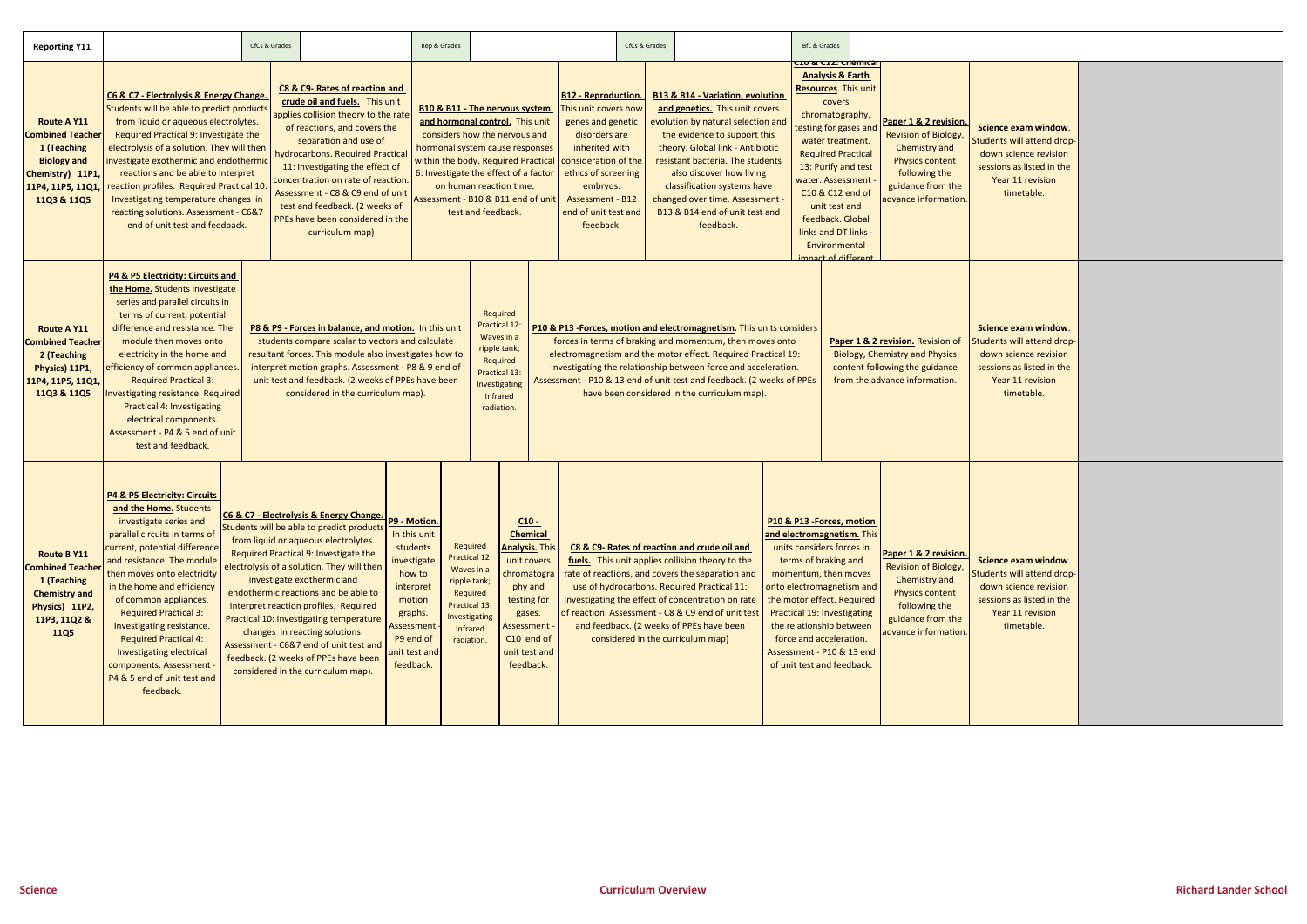| <b>Route B Y11</b><br><b>Combined Teacher</b><br>2 (Teaching<br>Biology) 11P2,<br>11P3, 11Q2 &<br><b>11Q5</b> | <b>B10 &amp; B11 - The nervous system and hormonal</b><br><b>B12 - Reproduction.</b> This unit covers how genes<br>control. This unit considers how the nervous<br>and genetic disorders are inherited with<br>and hormonal system cause responses within<br>consideration of the ethics of screening<br>the body. Required Practical 6: Investigate the<br>embryos. Assessment - B12 end of unit test and<br>effect of a factor on human reaction time.<br>feedback. (2 weeks of PPEs have been<br>Assessment - B10 & B11 end of unit test and<br>considered in the curriculum map)<br>feedback. |  |                                                                                                                                                                                                                                                     |  |                                                                                                                                                                                                                                                                                                                             | curriculum map) | <b>B13 &amp; B14 - Variation, evolution and genetics.</b> This unit covers<br>evolution by natural selection and the evidence to support this<br>theory. Global link - Antibiotic resistant bacteria. The students<br>also discover how living classification systems have changed<br>over time. Assessment - B13 & B14 end of unit test and<br>feedback. (2 weeks of PPEs have been considered in the                                                                                                                                          | Paper 1 & 2 revision. Revision of Biology,<br>Chemistry and Physics content following the<br>guidance from the advance information. |  |                                                                                                                              |                                |
|---------------------------------------------------------------------------------------------------------------|---------------------------------------------------------------------------------------------------------------------------------------------------------------------------------------------------------------------------------------------------------------------------------------------------------------------------------------------------------------------------------------------------------------------------------------------------------------------------------------------------------------------------------------------------------------------------------------------------|--|-----------------------------------------------------------------------------------------------------------------------------------------------------------------------------------------------------------------------------------------------------|--|-----------------------------------------------------------------------------------------------------------------------------------------------------------------------------------------------------------------------------------------------------------------------------------------------------------------------------|-----------------|-------------------------------------------------------------------------------------------------------------------------------------------------------------------------------------------------------------------------------------------------------------------------------------------------------------------------------------------------------------------------------------------------------------------------------------------------------------------------------------------------------------------------------------------------|-------------------------------------------------------------------------------------------------------------------------------------|--|------------------------------------------------------------------------------------------------------------------------------|--------------------------------|
| <b>Y11 Triple Biology</b>                                                                                     | <b>B13 &amp; 14 Reproduction, Variation and Evolution.</b> This unit covers genetics and inherited<br>disorders, followed by the role inheritance plays in evolution. Assessment - B13 &14 end<br>of unit test and feedback. (2 weeks of PPEs have been considered in the curriculum map)                                                                                                                                                                                                                                                                                                         |  |                                                                                                                                                                                                                                                     |  | <b>B15 Genetics</b> . Students research<br>the contributions that Mendel,<br>advances in genetics. Students then<br>look at how genetics can be used<br>to classify animals and to develop<br>evolutionary trees. Assessment will<br>take place after the next unit.                                                        |                 | <b>B17 &amp; B18 Cycling of Materials &amp; Biodiversity.</b> This unit covers<br>the cycling of materials in terms of decay, carbon and water,<br>Darwin and Lamarck made towards then moves onto the role biodiversity and ecosystems. Required<br>Practical 10: Investigating the effect of temperature on the rate<br>of decay of fresh milk. Global links and geography links - human<br>population explosion. Assessment B17 & 18 end of unit test and<br>feedback. (2 weeks of PPEs have been considered in the<br>curriculum map)       |                                                                                                                                     |  | Paper 1 & 2 revision.<br><b>Revision of Biology</b><br>content following<br>the guidance from<br>the advance<br>information. | Bi<br>Stud<br>se               |
| Y11 Triple<br>Chemistry                                                                                       | C8 & C9- Rates of reaction and crude oil and fuels. This unit<br>applies collision theory to the rate of reactions, and covers<br>the separation and use of hydrocarbons. Required Practical 5:<br>Investigating the effect of concentration on rate of reaction.<br>Assessment - C8 & C9 end of unit test and feedback. (2 weeks<br>of PPEs have been considered in the curriculum map)                                                                                                                                                                                                          |  | C10 & C11 Organic reactions and<br>polymers. This unit covers alkenes,<br>alcohols, esters and carboxylic<br>acids, as well as the formation of<br>polymers. Biology link - DNA<br>polymer. Assessment - C10 & 11<br>end of unit test and feedback. |  | <b>C12 Chemical analysis.</b> Students<br>will investigate how chemicals are<br>analysed in terms of pure<br>substances, mixtures, gases,<br>chromatograms and positive and<br>negative ions. Required Practical 7<br>Use chemical tests to identify<br>unknown compounds. Assessment<br>C12 end of unit test and feedback. |                 | C14 & C15 Earth resources and using our<br>resources. Students will investigate how<br>water is treated, and how life cycle<br>assessments can be used to assess the<br>environmental impact of different<br>products. they will move onto the use of<br>alloys and the Haber process. Global links<br>and DT links - Environmental impact of<br>different materials. Required Practical 8:<br>Purify and test water. Assessment - C14 &<br>15 end of unit test and feedback.(2 weeks<br>of PPEs have been considered in the<br>curriculum map) |                                                                                                                                     |  | Paper 1 & 2 revision. Revision of<br>Chemistry content following the<br>guidance from the advance<br>information.            | Che<br><b>Stud</b><br>do<br>se |

| Science exam window.<br>Students will attend drop-<br>down science revision<br>sessions as listed in the<br>Year 11 revision<br>timetable.            |  |
|-------------------------------------------------------------------------------------------------------------------------------------------------------|--|
| Biology exam window.<br>Students will attend drop-<br>down Biology revision<br>sessions as listed in the<br>Year 11 revision<br>timetable.            |  |
| <b>Chemistry exam window.</b><br>Students will attend drop-<br>down Chemistry revision<br>sessions as listed in the<br>Year 11 revision<br>timetable. |  |

т

Г